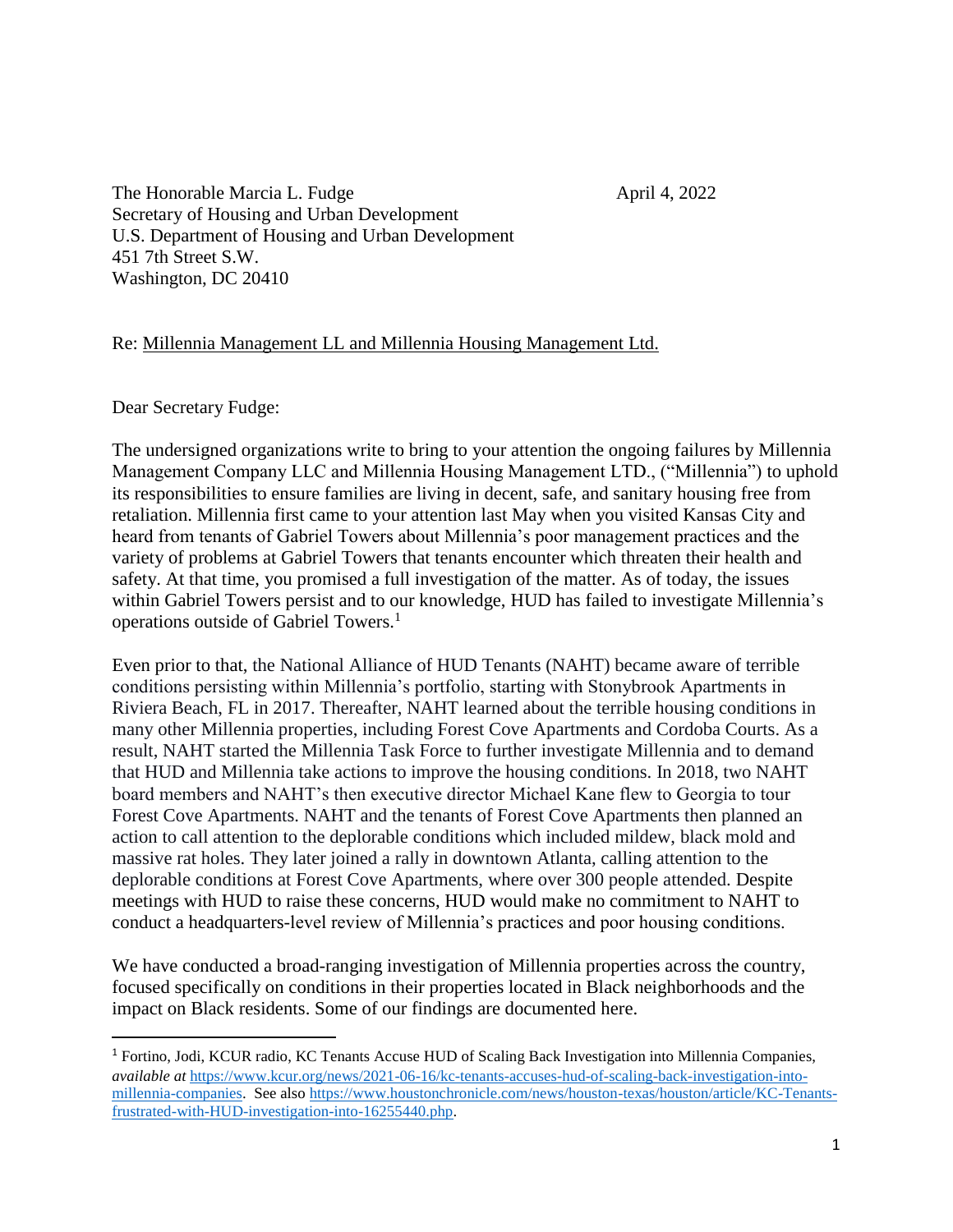We urge HUD to investigate Millennia, that includes its operation of project-based rental assistance ("PBRA") properties nationally, with particular focus on the many properties in Black neighborhoods that Millennia has operated for years with hazardous and slum conditions and with HUD's full knowledge and ratification. Millennia has a policy and practice of underresourcing properties and failing to correct terrible conditions that affect residents for many years. What efforts that are made at remediation are often not funded by Millennia but by local resources. Those few efforts only involve a plan of limited investment, so the work is poorly done and does not correct underlying infrastructure and systems failures, leaving residents at continued risk.

Millennia is one of the largest owners and operators of HUD project-based Section 8 housing in the country.<sup>2</sup> According to Dunn and Bradstreet, Millennia Housing Management generates \$198.28 million in sales annually.<sup>3</sup> Millennia reports that it was ranked #3 on the list of Top 50 Affordable Housing Owners and #7 on the list of Top 10 Companies Completing Acquisitions by Affordable Housing Finance in 2020.<sup>4</sup>

Millennia's conduct at Gabriel Towers and elsewhere and its broad impact on people of color warrants HUD's full attention to ensure that assisted families are living in habitable housing. There is strong evidence that Millennia has failed at many properties to provide decent, safe and sanitary conditions for tenants of the PBRA properties that Millennia owns and manages, in violation of its contracts with HUD. The documented evidence also shows that HUD has overlooked health and safety issues despite repeated poor Real Estate Assessment Center ("REAC") scores at properties owned and managed by Millennia and other evidence of poor housing conditions.

These claims about the conditions that Millennia provides for tenants are very serious. Residents of PBRA properties are disproportionately people of color, older adults, people with disabilities and families with children.<sup>5</sup> These families are more vulnerable to health and safety problems, less able to have access to the resources to combat poor conditions, and generally unable to relocate, even away from locations that pose significant health threats to them, given the sitebased nature of the program.

<sup>2</sup> [https://www.prnewswire.com/news-releases/the-millennia-companies-announces-the-promotion-of-debra-moore](https://www.prnewswire.com/news-releases/the-millennia-companies-announces-the-promotion-of-debra-moore-to-vice-president-of-human-resources-301155070.html#:~:text=With%20a%20portfolio%20of%20over,Affordable%20Housing%20Finance%20in%202020)[to-vice-president-of-human-resources-](https://www.prnewswire.com/news-releases/the-millennia-companies-announces-the-promotion-of-debra-moore-to-vice-president-of-human-resources-301155070.html#:~:text=With%20a%20portfolio%20of%20over,Affordable%20Housing%20Finance%20in%202020)

[<sup>301155070.</sup>html#:~:text=With%20a%20portfolio%20of%20over,Affordable%20Housing%20Finance%20in%2020](https://www.prnewswire.com/news-releases/the-millennia-companies-announces-the-promotion-of-debra-moore-to-vice-president-of-human-resources-301155070.html#:~:text=With%20a%20portfolio%20of%20over,Affordable%20Housing%20Finance%20in%202020) [20](https://www.prnewswire.com/news-releases/the-millennia-companies-announces-the-promotion-of-debra-moore-to-vice-president-of-human-resources-301155070.html#:~:text=With%20a%20portfolio%20of%20over,Affordable%20Housing%20Finance%20in%202020)

 $3 \frac{\text{https://www.dnb.com/business-directory/company-}}{\text{https://www.dnb.com/business-directory/company-}}$ 

[profiles.millennia\\_housing\\_management\\_ltd.6573f14e951b403a6dcb2b4a2121fe14.html](https://www.dnb.com/business-directory/company-profiles.millennia_housing_management_ltd.6573f14e951b403a6dcb2b4a2121fe14.html)

<sup>4</sup> [https://www.prnewswire.com/news-releases/the-millennia-companies-announces-the-promotion-of-debra-moore](https://www.prnewswire.com/news-releases/the-millennia-companies-announces-the-promotion-of-debra-moore-to-vice-president-of-human-resources-301155070.html#:~:text=With%20a%20portfolio%20of%20over,Affordable%20Housing%20Finance%20in%202020)[to-vice-president-of-human-resources-](https://www.prnewswire.com/news-releases/the-millennia-companies-announces-the-promotion-of-debra-moore-to-vice-president-of-human-resources-301155070.html#:~:text=With%20a%20portfolio%20of%20over,Affordable%20Housing%20Finance%20in%202020)

[<sup>301155070.</sup>html#:~:text=With%20a%20portfolio%20of%20over,Affordable%20Housing%20Finance%20in%2020](https://www.prnewswire.com/news-releases/the-millennia-companies-announces-the-promotion-of-debra-moore-to-vice-president-of-human-resources-301155070.html#:~:text=With%20a%20portfolio%20of%20over,Affordable%20Housing%20Finance%20in%202020) [20](https://www.prnewswire.com/news-releases/the-millennia-companies-announces-the-promotion-of-debra-moore-to-vice-president-of-human-resources-301155070.html#:~:text=With%20a%20portfolio%20of%20over,Affordable%20Housing%20Finance%20in%202020)

<sup>5</sup> HUD, 12 Month Tenant Characteristics Report (2021),

[https://www.hud.gov/sites/dfiles/Housing/documents/Tenant\\_Characteristics\\_Rpt.pdf.](https://www.hud.gov/sites/dfiles/Housing/documents/Tenant_Characteristics_Rpt.pdf)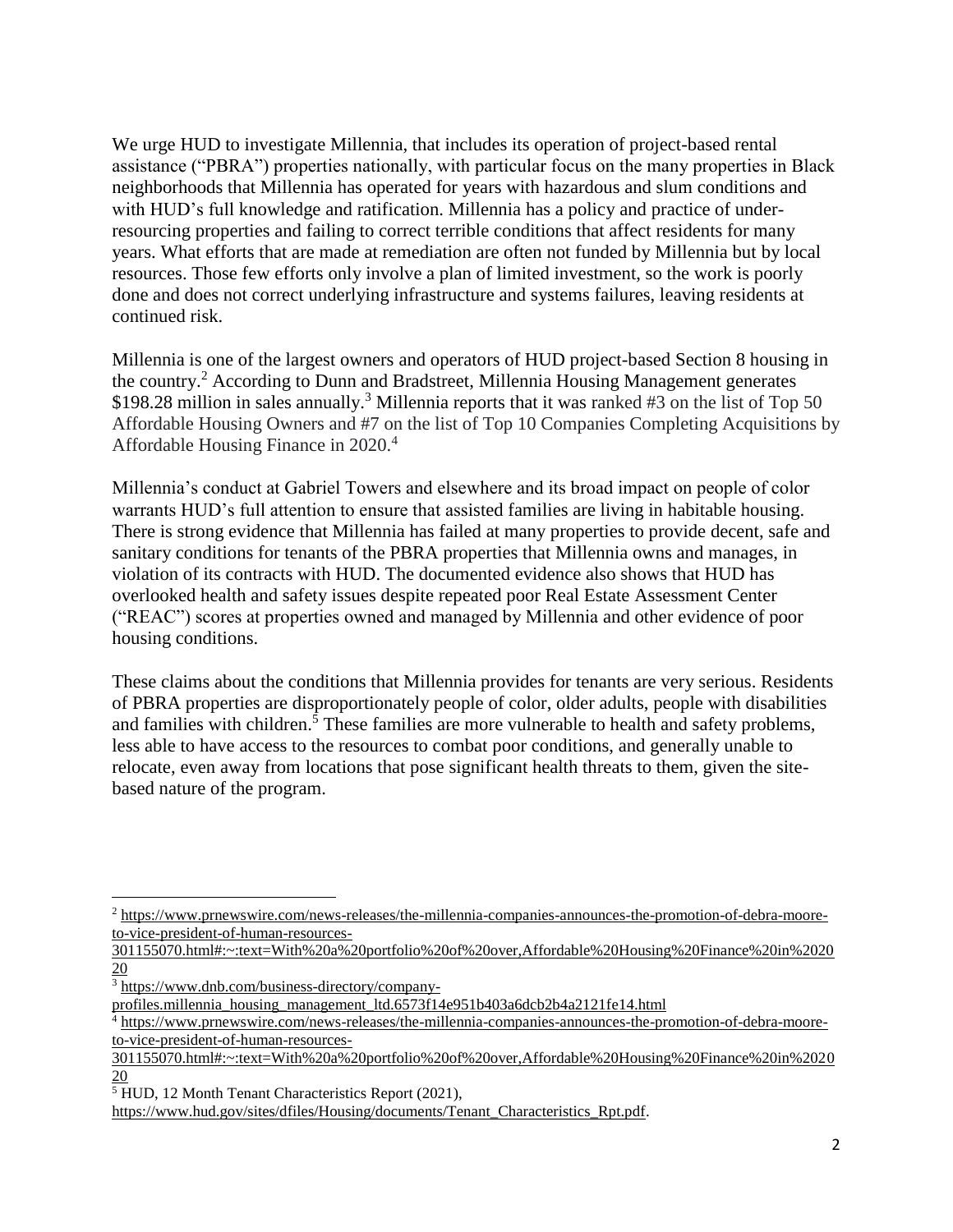## REAC Failures

l

Poor conditions are reflected in the REAC inspection scores used to judge the physical condition of HUD's insured and subsidized properties, including PBRA properties. HUD itself has acknowledged that health and safety violations inside units only reflect a small percentage of the REAC score for a property and the same or similar conditions at different properties may result in very different scores.<sup>6</sup>

There are many more concerns about the way that HUD has failed to direct, manage, and evaluate the performance of the operators of PBRA properties in general. As HUD's Inspector General wrote in its 2020 Report on Top Management Challenges:

REAC inspections have repeatedly produced substandard and inconsistent results in public housing, multifamily, and healthcare facility inspections. When program participants fail inspections, HUD management is typically slow or completely fails to act. PIH allows PHAs to use Federal funds to hire REAC consultants, resulting in an insider group of REAC Inspectors who coach PHAs and multifamily owners on manipulating the system. HUD acknowledges that the current REAC system permits owners to pass inspection even if they fail the unit inspections. **Egregious health and safety violations inside living units are valued at less than one percentage point of the overall score**. On multiple occasions, healthcare and multifamily facilities that made few or no changes between REAC inspections would receive substantially different scores in later inspections.<sup>7</sup>

HUD's current REAC inspection process fails to provide timely identification of and remediation for serious violations. If a property scores 60 percent or less in the overall inspection scores, REAC designates them as substandard or troubled, which requires HUD to monitor the property closely, the owner to develop a corrective action plan, and possibly conduct a follow-up inspection.<sup>8</sup>

However, in some instances, by the time the properties receive a score of 60 or lower, these properties have already experienced deferred or nonexistent maintenance or capital improvements for years or even decades. Moreover, there is no effective, implemented system to

<sup>6</sup> REAC scores have been criticized as not being a reliable way to assess conditions over time at individual PBRA properties, because of inaccuracies in how they are administered and inconsistencies in how they are enforced, especially for low performing properties. They are, however, currently the only measure of performance nationally available for PBRA properties. See, e.g. General Accounting Office, "HUD Should Improve Physical Inspection Process and Oversight of Inspectors." March 2019. And *see* ProPublica, "HUD Inspect: Is Publicly Subsidized Housing Decent, Safe and Sanitary?," November 16, 2018, *available at* [https://projects.propublica.org/hud/.](https://projects.propublica.org/hud/)

<sup>7</sup> HUD Inspector General, "Top Management Challenges Facing the U.S. Department of Housing and Urban Development in 2020 and Beyond," available at [https://www.hudoig.gov/sites/default/files/2019-12/TMC%20-](https://www.hudoig.gov/sites/default/files/2019-12/TMC%20-%20FY%202020.pdf) [%20FY%202020.pdf](https://www.hudoig.gov/sites/default/files/2019-12/TMC%20-%20FY%202020.pdf) (emphasis added). See also GAO (2019, March). Real Estate Assessment Center: HUD Should Improve Physical Inspection Process and Oversight of Inspector. (GAO-19-254), finding that properties with poor unit conditions could still pass a REAC inspection.

<sup>8</sup> Dep't of Hous. and Urban Dev., Notice H 2018-08 Servicing of Projects That Do Not Meet HUD's Physical Condition Standards and Inspection Requirements (PCS&IR) or Fail to Certify That Exigent Health and Safety (EH&S) Deficiencies Have Been Resolved as Required 6-7 (Oct. 29, 2018).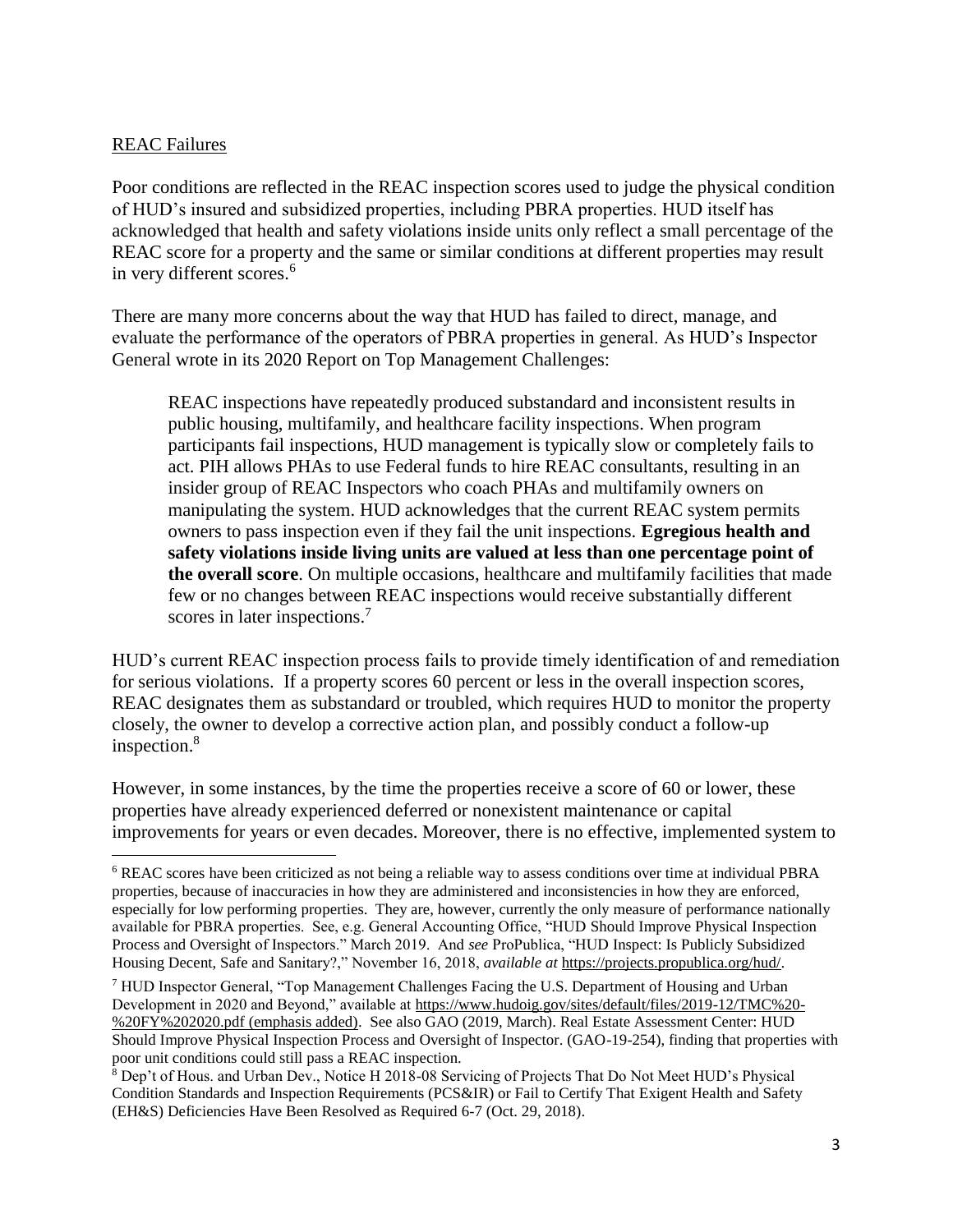address a pattern of repeated violations which may leave residents at risk for many years. We have found numerous properties with low REAC scores over three or more years, with the violations apparently unaddressed and un-remediated.

HUD has not taken appropriate actions in these cases of poor performance by PBRA owners and operators, although they are available to it, as described in [HUD Notice 2018-08,](https://www.hud.gov/sites/dfiles/OCHCO/documents/2018-08hsgn.pdf) which describes HUD's tools to deal with properties suffering from poor housing conditions, including:

- Require new management
- Impose civil money penalties
- Full or partial contract rent abatement
- Transfer contract to another project or owner
- Suspension or debarment from federal housing programs
- Receivership

l

- Recapitalization
- Other regulatory or contractual remedies

Our investigations show that HUD is failing to use these tools and that HUD continues to allow owners and managers like Millennia to benefit from HUD's neglect. Many of Millennia's properties have years-long patterns of failing REAC scores, repeated violations, and terrible conditions that Millennia has failed to address in a meaningful, sustained way. Promises of rehabilitation of the sites and improved conditions have not been met or have been significantly delayed. Millennia and others have pleaded poverty to local and state officials to get funding for renovations rather than fund them directly and have not produced the promised changes. We describe a few of those Millennia properties in this letter, but there are many more with the same, or worse, problems.

HUD's Inspector General found that ensuring availability of affordable housing that is decent, safe, sanitary and in good repair was a top management challenge in 2020, but there has been, tragically, no substantive change in HUD's efforts that would ensure decent, safe and sanitary housing.<sup>9</sup>

Over a period of years, Millennia acquired properties from, and eventually the whole portfolio of, Global Ministries Foundation which was the subject of multiple investigations by HUD and others based on investigations of financial misconduct and poor management.<sup>10</sup> There were no notable improvements when Millennia operated, and later acquired, these properties. Indeed, what work Millennia has done to repair these developments has been shoddy and has failed to address major conditions issues, including the presence of pervasive mold.

We urge you, Secretary Fudge, to establish a Headquarters-level team that includes the Office of the Inspector General and the Office of Housing that will examine the specific issues that we

<sup>9</sup> HUD Inspector General, "Top Management Challenges Facing the U.S. Department of Housing and Urban Development in 2021," p. 228-20, *available at* [https://www.hudoig.gov/sites/default/files/2020-](https://www.hudoig.gov/sites/default/files/2020-12/TMC%202021_0.pdf) [12/TMC%202021\\_0.pdf.](https://www.hudoig.gov/sites/default/files/2020-12/TMC%202021_0.pdf)

<sup>&</sup>lt;sup>10</sup> Disgraced non-profit rental company, Global Ministries Foundation, again operating in Memphis, https://www.news4jax.com/news/2016/08/03/hud-raids-global-ministries-foundation-offices/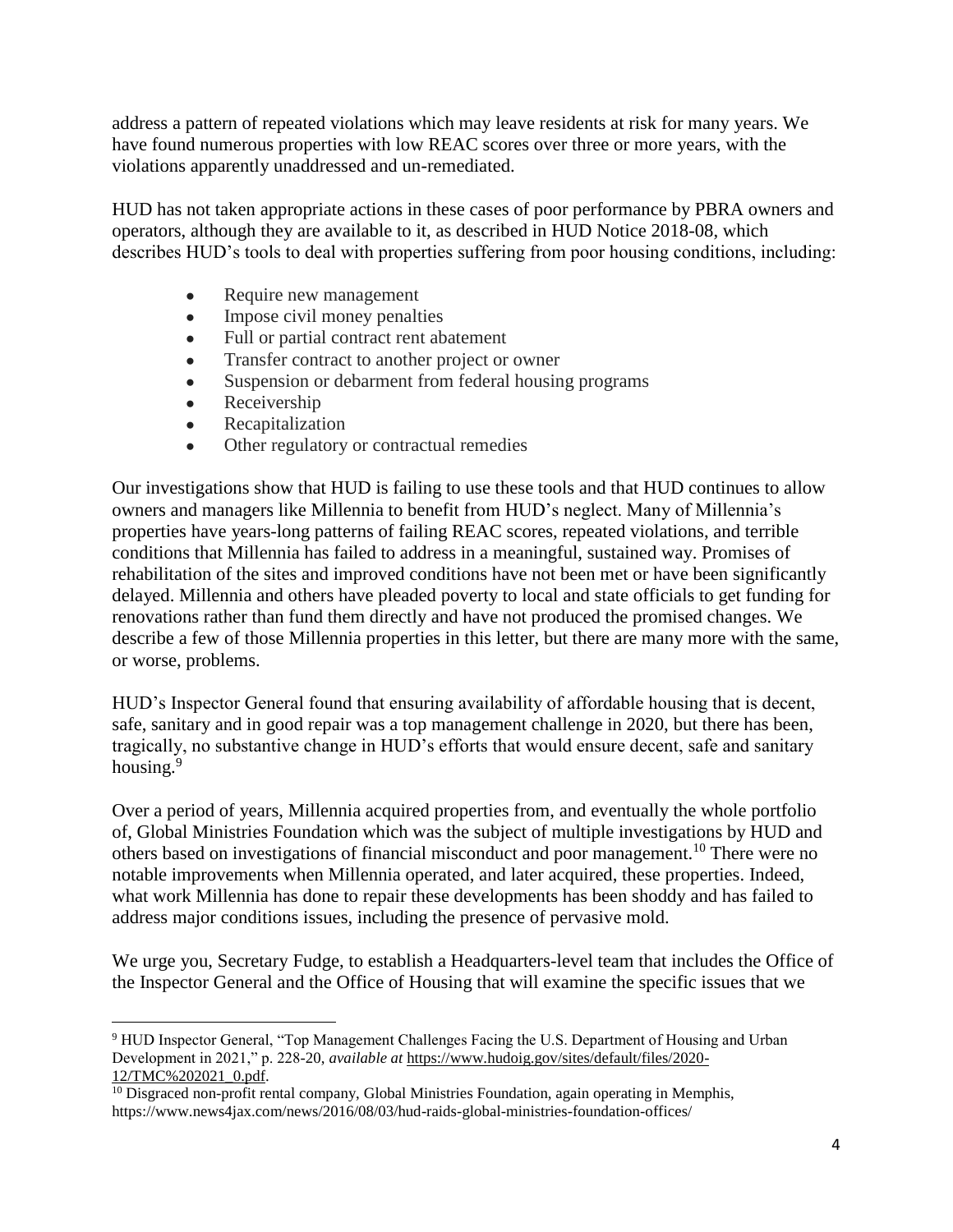raise here, develop and ensure better monitoring and enforcement of the agency's condition standards to protect the health and safety of assisted residents and use new strategies to ensure that PBRA residents actually live in decent, safe and sanitary conditions.<sup>11</sup> We provide a list of actions that HUD could take to make that happen later in this letter.

#### Millennia's Pattern of Health and Safety Violations in its Properties with Black Households

Our investigation has led us to conclude that Millennia's properties in Black neighborhoods and those that have high populations of Black residents have a much higher incidence of unresolved health and safety violations than Millennia properties in neighborhoods with higher populations of white residents.

Our investigation also shows that Millennia has a pattern, as part of its practice of underresourcing these properties, of allowing long-standing code violations that present health and safety risks to persist over years. Millennia has a pattern of making repeated promises to make repairs and correct violations, providing occasional superficial repairs that do not fix underlying problems and that are often funded by external sources, such as tax credits, rather than by Millennia, and then, despite the infusion of tax credits, continuing to have serious code violations and conditions that threaten the health and safety of residents.

## Gabriel Towers

 $\overline{a}$ 

Gabriel Towers is one example of a Millennia PBRA property that reflects both poor management by Millennia and the failures of HUD's system of accountability for PBRA properties. It is located in a census tract that is majority Black and Hispanic, with a population that is 38.194% Black, 39.66% Hispanic and 20% white.

<sup>&</sup>lt;sup>11</sup> We are aware that HUD is moving towards replacing its failed REAC system with a new system called NSPIRE. However, NSPIRE, even if it gives appropriate low scores for risk factors to health and safety of residents, will be inadequate unless there is a comprehensive enforcement process that does not rely on self-certifications to demonstrate compliance or tolerate repeated major violations that present health and safety risks.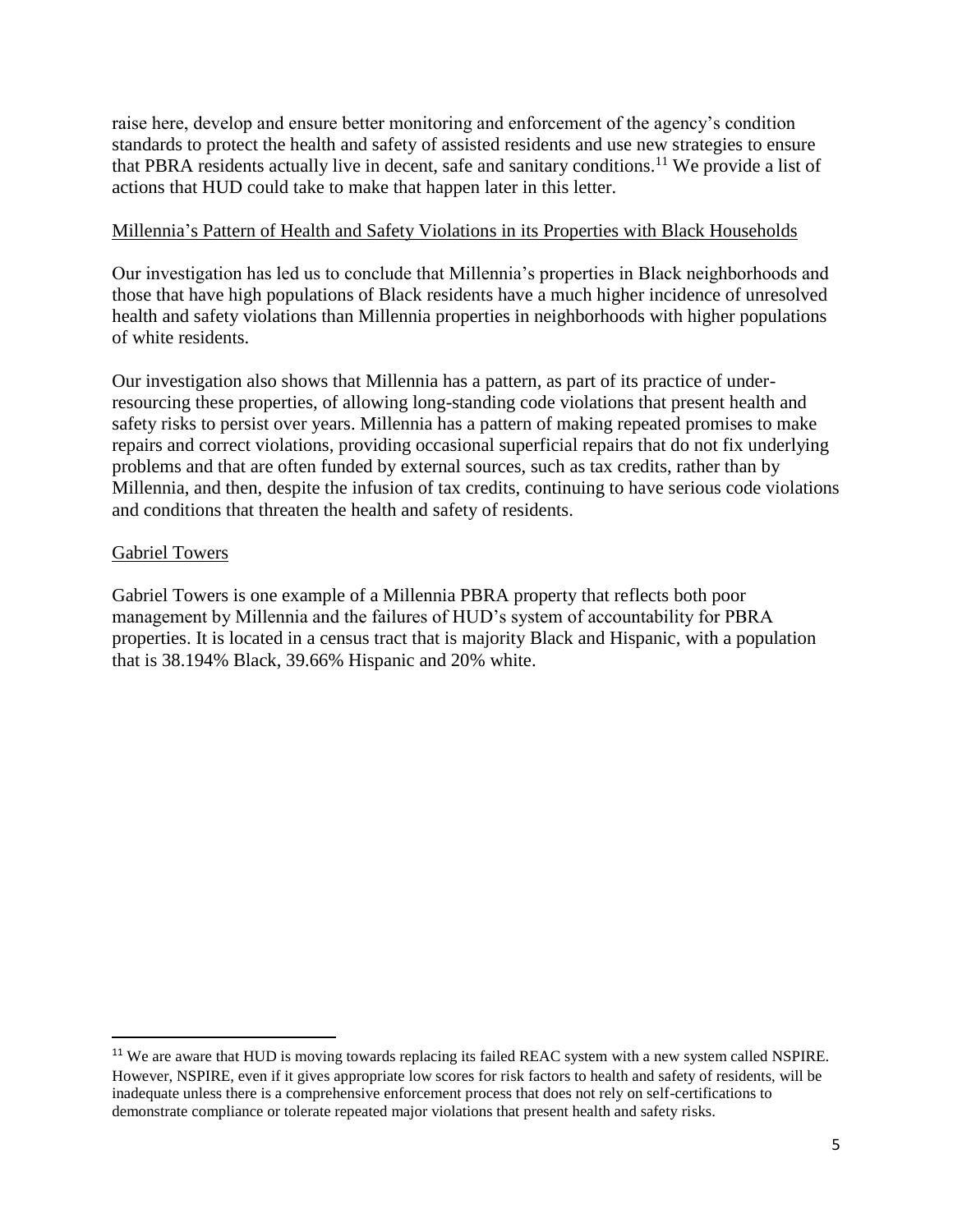

The occupancy of Gabriel Towers, designed for seniors and people with disabilities, is majority Black. It has a long series of near-failing REAC scores; its score in 2019 was 60, in 2016 it was 69, in 2017 it was 68, and its score has dipped as low as 40 in 2014.

In January 2020, local news reports described a rental inspection report of a Gabriel Towers Apartment showing pest entry holes in six locations in the apartment, mouse droppings in the unit and a stove that caused the fuses to trip every time it was turned on.<sup>12</sup> By June 9, 2020, after tenants formed a tenant union, Millennia promised a series of actions to remedy a series of violations that were significant—including fixing air conditioning that has been dysfunctional for weeks. Millennia's promises included:

- Formal recognition of their tenant union
- Air conditioning fixed by Weds (Thurs at the latest), and immediate reparations for all tenants if that does not occur
- Deep clean stairways, elevators, all common spaces, and remove trash within the next week
- Response within 48 hours to all maintenance requests and a new tracking system, to be implemented in the next week, so tenants can know when their issue will be resolved
- Functioning washer/dryers by July 1

 $\overline{a}$ 

```
https://bloximages.newyork1.vip.townnews.com/kctv5.com/content/tncms/assets/v3/editorial/4/a7/4a7ab12e-371f-
11ea-96b1-2306ebb2607a/5e1e4459cdf70.pdf.pdf
```
<sup>&</sup>lt;sup>12</sup> KCTV, Health Department finds rat droppings, rate holes and more in Elder KC apartment complex, January 14, 2020, available at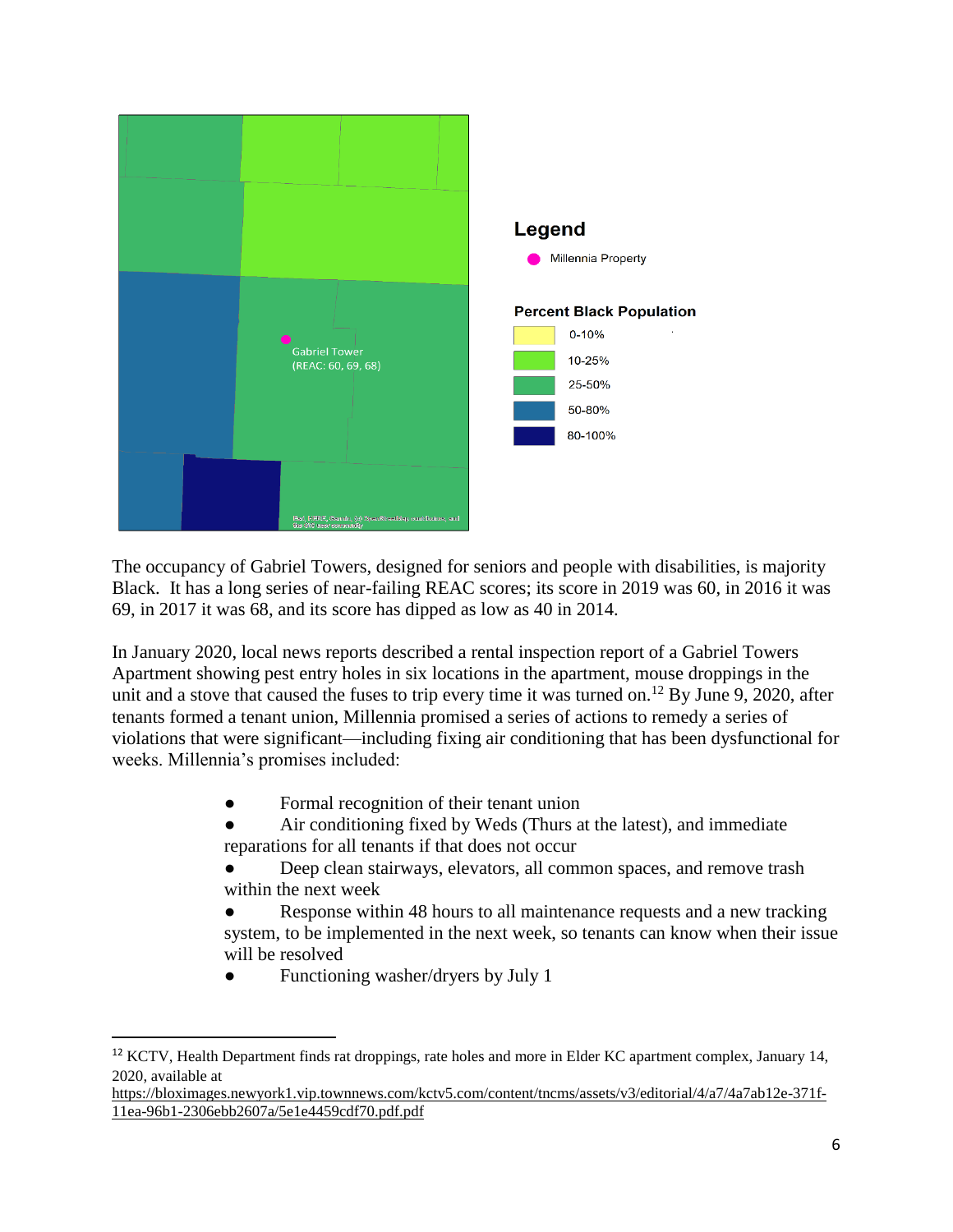- Elevator repairs by July 1 and contractor replacement if they fail to fix the problems
- Carpet replacement in all units and hallways within the next 60 days
- No evictions while demand remain unmet
- No retaliatory evictions, ever.  $^{13}$

In 2020, Gabriel Towers was found to be in violation of the contract Millennia held with the city of Kansas City that gave Millennia a tax break because of poor conditions at the property. Those violations included lack of air conditioning during the summer months of 2020, mold, live cockroaches, and evidence of other pests.<sup>14</sup> Similar issues were reported in June 2021, and they continue to exist since your visit to the property. HUD continues to ignore the jeopardy in which the agency puts residents of Gabriel Towers.

# Sandpiper Cove

 $\overline{\phantom{a}}$ 

In Galveston, Texas, Compass Pointe Apartments, now known as Sandpiper Cove, is located in a racially segregated area and in a flood plain, with a neighborhood population that is 67.1% Black, 29.1% Hispanic and 10.2% white. Sandpiper Cove has a tenant population that is disproportionately Black; 77.25% of Sandpiper Cove's residents are Black, 11.4% Hispanic and 11.4% white. Of its households, 66.5% have one or more children. Built in 1971, the project consists of 23 buildings on approximately seven acres, encompassing 192 housing units. It is operated through an extension of a HAP contract executed in 2012.

Millennia purchased the property in 2015, the same year that Sandpiper Cove failed its REAC inspection with a score of 40c. Despite Millennia's promises to HUD and the City of Galveston about planned corrective actions at the time of purchase, substantive repairs were not made. Poor maintenance and substandard repairs, failure to fix underlying problems, and a lack of effective management have all contributed to massive failures by Millennia in providing decent, safe and sanitary housing.

A 2016 inspection by the Texas Department of Housing and Community Affairs showed tripping hazards, exposed wires/panels, blocked fire exits, roach infestations, lack of electricity, and problems with fire extinguishers.

Sandpiper Cove is located in a FEMA Special Flood Hazard Area which requires elevations of 12 to 13 feet above base level. Instead of replacing, or elevating units at the property, Millennia proposed to build a nine-foot wall around the property which will make the property look even more like a correctional institution and will not protect tenants from flooding or water damage caused by flooding.

<sup>13</sup> <https://www.facebook.com/kctenants/posts/554468221883760>

<sup>&</sup>lt;sup>14</sup> KSHB, Company could lose tax break because of conditions at KC apartment building, December 8, 2020, *available at* [https://www.kshb.com/news/local-news/company-could-lose-tax-break-because-of-conditions-at-kc](https://www.kshb.com/news/local-news/company-could-lose-tax-break-because-of-conditions-at-kc-apartment-building)[apartment-building;](https://www.kshb.com/news/local-news/company-could-lose-tax-break-because-of-conditions-at-kc-apartment-building) [https://www.kshb.com/news/local-news/gabriel-tower-landlord-remains-in-default-of](https://www.kshb.com/news/local-news/gabriel-tower-landlord-remains-in-default-of-agreement-with-city-agency)[agreement-with-city-agency.](https://www.kshb.com/news/local-news/gabriel-tower-landlord-remains-in-default-of-agreement-with-city-agency)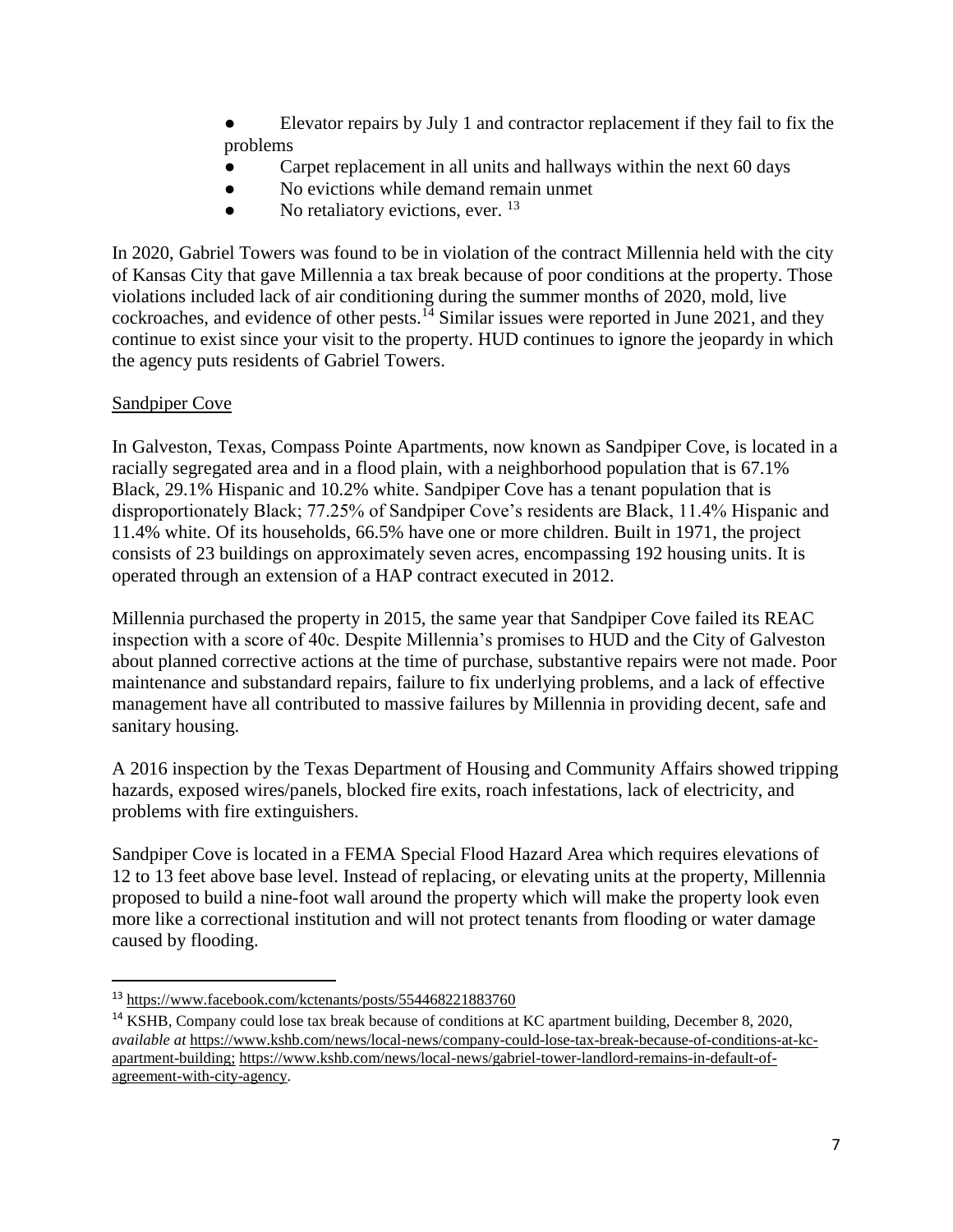

Photo of Sandpiper Cove<sup>15</sup>

Today, and despite two series of newspaper stories documenting Millennia's failures there, <sup>16</sup> Sandpiper Cove has infestations of pests and mold, sewer backups, documented issues with emergency fire exits, tripping hazards, damaged roofs, inoperative smoke detectors, clogged drains in bathrooms and kitchens, and ceiling damage. All of these were listed in HUD's Notice of Default, dated May 15, 2019, which resulted in a failing REAC score of 33. Similar problems were noted in October 2019 when a state report found broken/missing hand railings, kitchens with damaged, missing, or inoperable stoves, sinks and cabinets, and leaking plumbing.<sup>17</sup> Because of COVID, inspections by the state and HUD in 2020 and 2021 were not conducted. Recent visitors to Sandpiper Cove have documented that these conditions still exist.

Millennia, with a trail of broken promises behind it documented by multiple state and federal inspections, sold Sandpiper Cove over the objections of local advocates trying to hold them accountable. HUD should hold Millennia accountable for the horrendous conditions that it subjected tenants to during its ownership. HUD has been aware of all of these problems for many years, as there have been not one, but two highly public exposes of conditions at the property, and yet HUD continues to not hold Millennia accountable. HUD has direct knowledge of these violations.

## Cordoba Courts

Cordoba Courts, located in Opa-Locka, Florida is located in a census tract that is 91% minority, with Black residents constituting 69% of the population. 83% of the residents are Black and 17% are Hispanic.

<sup>15</sup> Photo available at

https://www.google.com/url?sa=i&url=https%3A%2F%2Fwww.apartmentguide.com%2Fapartments%2FTexas%2F Galveston%2FSandpiper-Cove-

Apartments%2F100034892%2F&psig=AOvVaw3zI5moQNksqJ5c6VJwUHRs&ust=1629219239896000&source=i mages&cd=vfe&ved=0CAsQjRxqFwoTCMi01uKAtvICFQAAAAAdAAAAABAR

<sup>16</sup> See attachment A, Houston Chronicle

<sup>&</sup>lt;sup>17</sup> Further details about Sandpiper Cove are detailed in a letter from Texas Housers to the HUD Inspector General, attached here as Attachment B.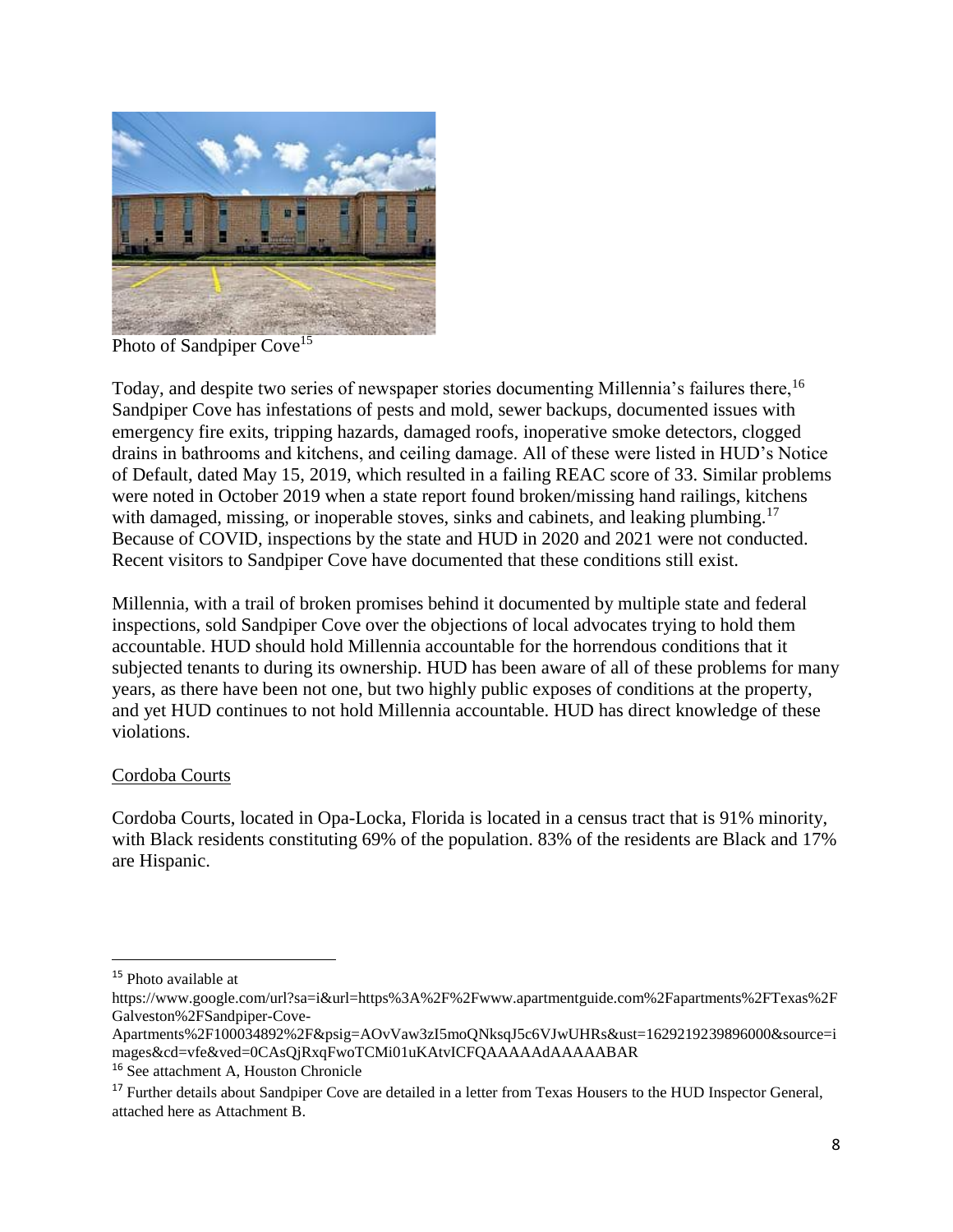

Millennia brought Cordoba Courts in 2016. In 2018, when Cordoba Courts was "Criticized as a Slum" in local headlines<sup>18</sup> and had a REAC score of 60c, local residents said that Millennia made the property look better but never addressed underlying systemic conditions at the property.

Cordoba Courts resident Shalonda Rivers testified before a Congressional Committee in late 2019 on behalf of her local tenant association and the National Low-Income Housing Coalition, documenting the terrible conditions at the property starting in 2013, including sewer backups, leaks in the roof, AC installation failures, pest infestation and high mold levels. HUD, made aware of the problems, did nothing. Millennia made promises but rarely followed through. The performance-based contract administrator, North Tampa Housing Authority, has done nothing.<sup>19</sup> A 2018 story identified many problems at Cordoba Courts, describing the HUD inspection that found 41 health and safety violations, "broken fire alarms, holes in walls, mold and mildew, missing doors, and exposed electrical wires." Millennia promised to improve the problems. But by 2020 the problems still remained; in early 2020 the city issued 89 warnings for dozens of apartments; residents cited sewer backups in bathtubs and toilets, mold, rat and possum infestations, and the city fined Millennia  $$200,000$  for the violations.<sup>20</sup>

l

<sup>18</sup> Minta, Molly, Miami New Times, "Cordoba Courts in Opa-locka Criticized as a Slum," September 5, 2018, available at<https://www.miaminewtimes.com/news/slum-conditions-at-cordoba-courts-in-opa-locka-10698557>

<sup>&</sup>lt;sup>19</sup> Ms. Rivers' testimony before the House Financial Services Committee, Subcommittee on Housing, Community Development and Insurance, November 20, 2019, is provided as Attachment C.

<sup>&</sup>lt;sup>20</sup> Miami Herald, "Building Owner fined \$200K for moldy apartments is asking the city for a 'fresh start''". February 3, 2020; The Miami Times, "Deplorable Conditions at Cordoba Courts persist." June 17, 2019; The Miami Times, "Affordable Housing Matters: This slum and blighted Opa-Locka housing has got to go", June 6, 2018.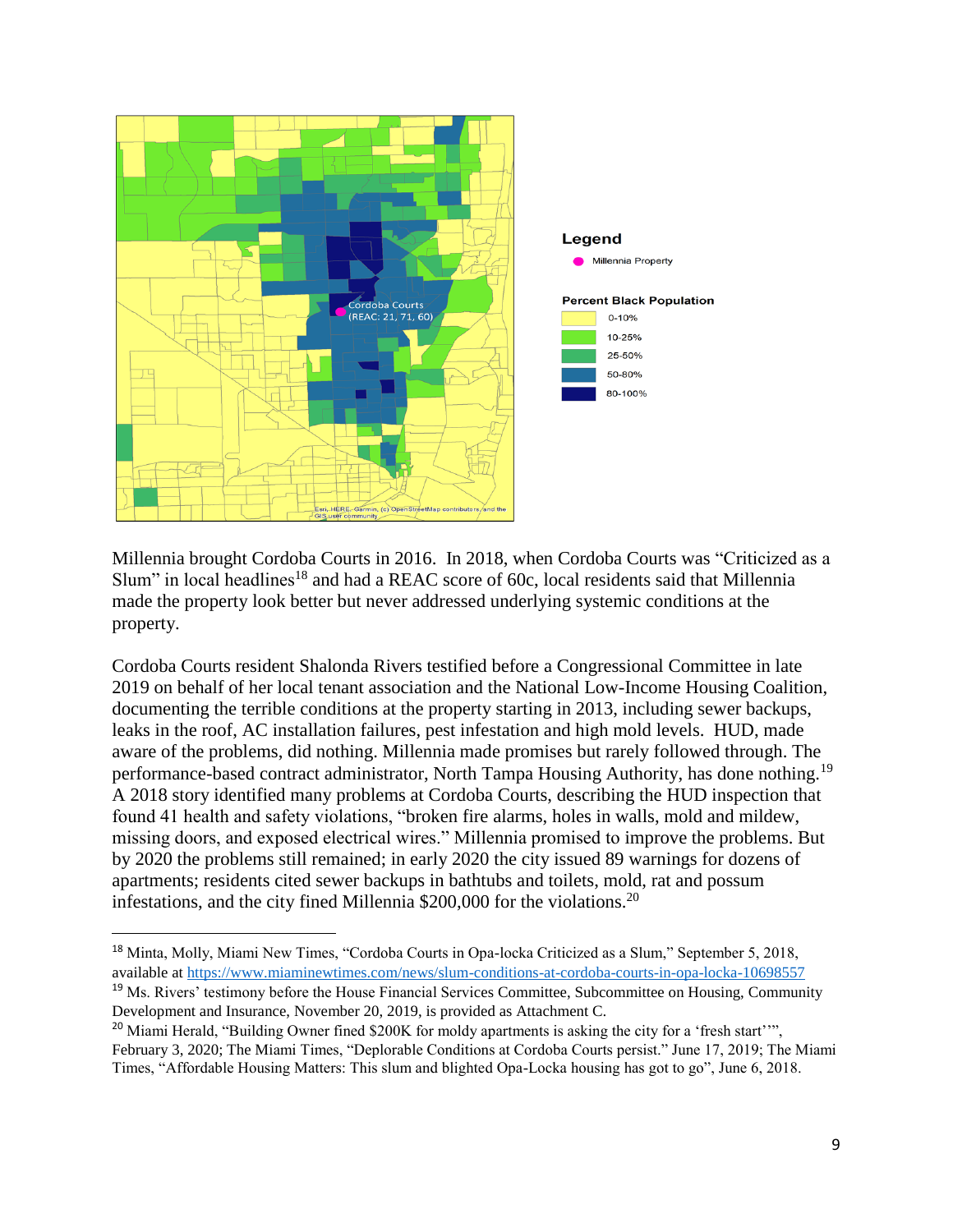After a string of shootings at the property in early 2021, the tenant association requested that Millennia meet to discuss safety issues and security at the property. Millennia refused to meet with the tenant association and took no action to secure the property. This forced the tenant association to file a lawsuit seeking to enforce their right to safe and secure housing. Rather than addressing the issues at the property, Millennia asked the Court to dismiss the lawsuit claiming tenants cannot obtain a court order to enforce the lease and tenants must be injured by a landlord's failure to keep a property safe before seeking relief from a court. The court denied Millennia's request to dismiss the lawsuit and the case remains pending in a Florida state court. By March 2020, Cordoba Courts had a 21c REAC score. In April 2021, Millennia sought to raise the rents at the property and the tenant association objected to HUD because of the serious problems at the property. HUD responded that the rent increase was justified because it was part of Millennia's upcoming preservation transaction. HUD took no additional actions against Millennia.

In late 2021 Millennia closed on a deal to renovate and preserve the property and some renovations have begun. The residents remain skeptical about what will happen next because of Millennia's poor communication and ongoing refusal to engage with the residents. Millennia did not engage the residents in its redevelopment plan and it has not provided a written relocation plan to the residents. When Millennia relocated tenants to make repairs in 2018, the repairs were supposed to take a few weeks, but the tenants lived in a hotel for more than a year. The tenant association is also concerned that the redevelopment will not address the cause of the significant mold issues at the property. Indeed, what improvements that have been made to date are insufficient, poorly done, and fail to address the mold.

 $\overline{a}$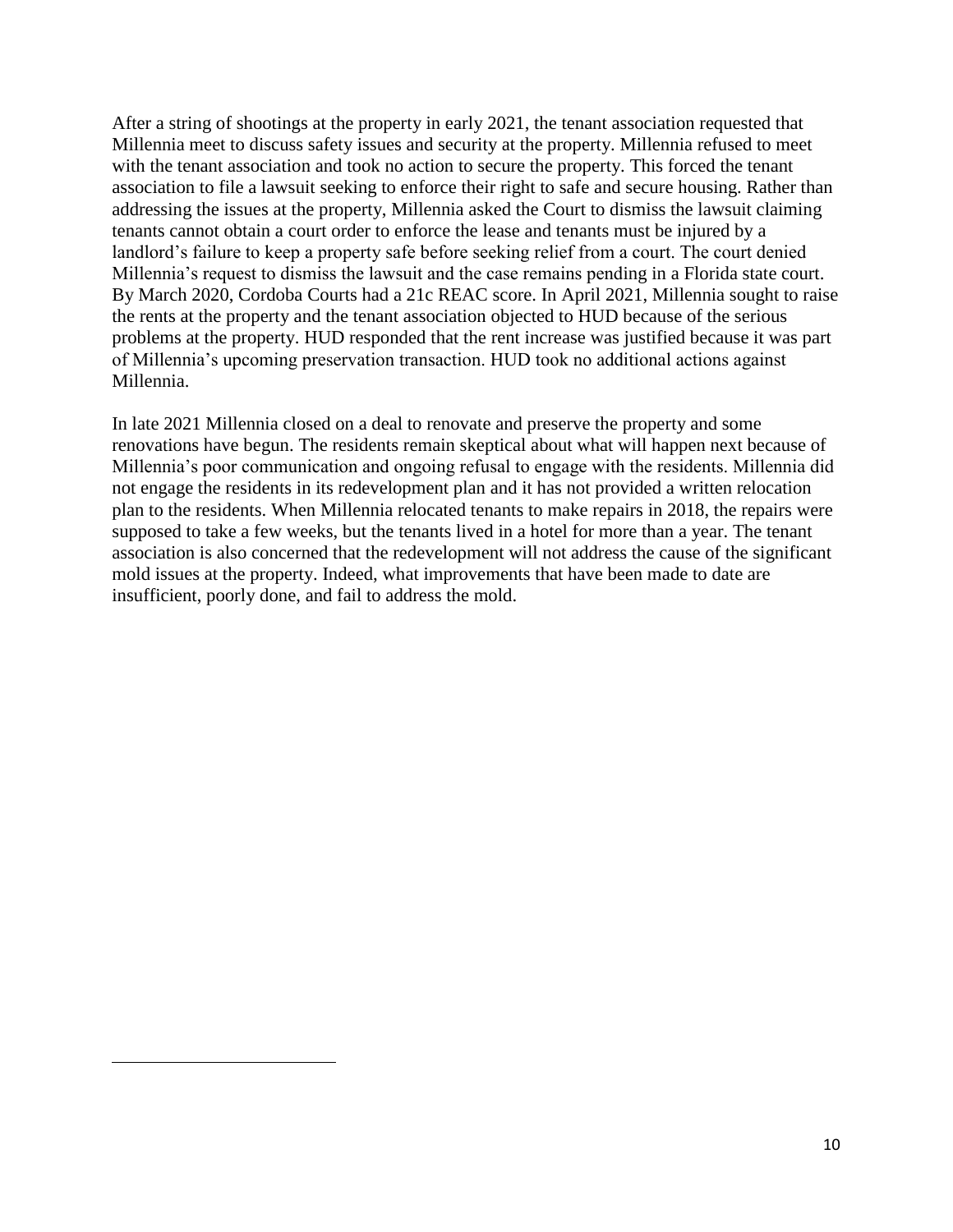## Peace Lake Towers



Most of the residents at Peace Lake Towers are Black, approximately 90.8%. The complex is located in New Orleans, in a census tract that is 95.33% Black. With 130 units, it is a property reserved for seniors and persons with disabilities. Over the past years it has had three failing REAC scores in a row: 49b in 2020, 49c in 2019 and in 2017, a 24c, which triggered Millennia's take-over of the management of the property.

In 2018 local news reports described the property as having elevator problems requiring residents to walk down the stairs, and the lack of hot water. In 2019 a litany of complaints included rats, mold, hot water and air conditioning failures, and flooding. Millennia promised a renovation and was given the benefit of the doubt by HUD, while residents continued to suffer for years due to unexplained delays and deferred maintenance. $21$ 

Millenia's neglect of the property, first as a property manager, and then as an owner, made the property more vulnerable when Hurricane Ida hit in 2021. When the storm hit, they were forced to evacuate the building and tenants were ultimately housed in an extended stay hotel via a passthrough contract. Tenants were told that the first group of 40 tenants would be able to move back into fully renovated units before the close of 2021, and another waive would be moved within the first quarter of  $2022<sup>22</sup>$  However, as of the date of this writing, no tenants have been moved back into renovated units.

#### l  $^{21}$  Id.

<sup>22</sup> [https://www.wdsu.com/article/seniors-cant-return-yet-to-2-new-orleans-senior-facilities-closed-after-hurricane](https://www.wdsu.com/article/seniors-cant-return-yet-to-2-new-orleans-senior-facilities-closed-after-hurricane-ida/37552599)[ida/37552599#](https://www.wdsu.com/article/seniors-cant-return-yet-to-2-new-orleans-senior-facilities-closed-after-hurricane-ida/37552599)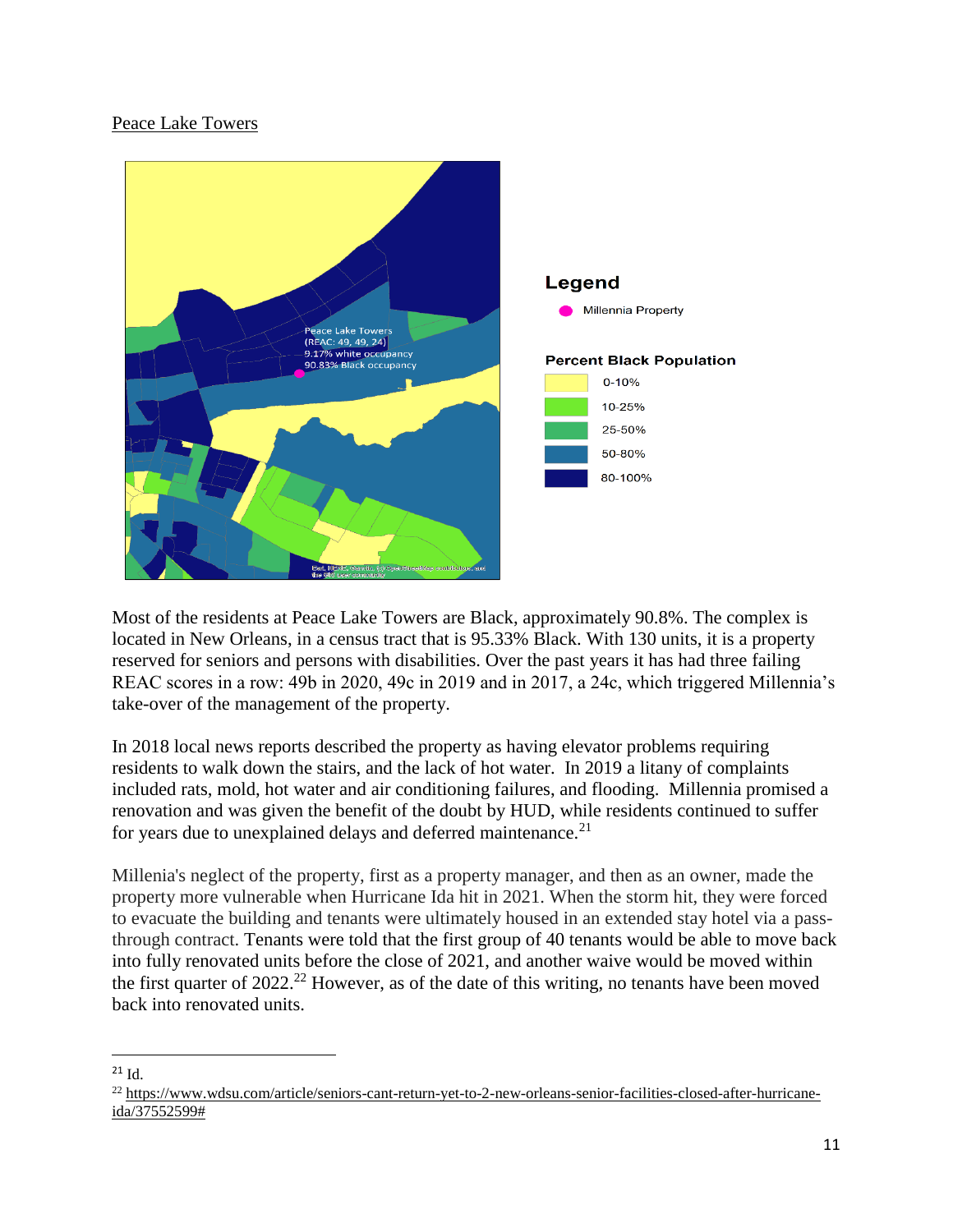#### Memphis Towers

Memphis Towers, located in Memphis' Medical District, is a 296-unit PBRA senior housing community comprising three eight-story apartment towers. Rent at Memphis Towers is \$815 per month, which is 108% of fair market rent. Memphis Towers has a population that is 88.2% Black and it is located in Census Tract 38, which is 72% Black.

After Global Ministries' federal funding was revoked, $^{23}$  Memphis Towers was acquired by Millennia in August of 2016. Despite receiving a barely-passing HUD inspection score of 66 in 2016,<sup>24</sup> Memphis Towers tenants have reported that conditions have only worsened since the change in ownership. Notably, one tenant sued Millennia in 2018 after contracting Legionnaires disease.<sup>25</sup> In December 2020, Millennia entered into an agreement with the City of Memphis that results in Millennia paying half of what it would normally pay in property taxes for the next eleven years, amounting to \$42,953,920 in direct benefits to Millennia.

Despite their favorable tax status, Millennia has failed to provide tenants at Memphis Towers with a healthy and safe living environment, free from retaliation. Since Memphis Tenants Union began organizing at Memphis Towers in September 2021, there have been reports of black mold, a rat and insect infestation, overflowing trash chutes, a general lack of maintenance, dangerous and broken appliances, dangerous lack of accessibility, and a failure to place disabled tenants using walkers and wheelchairs to lower floors, despite concerns for their own safety. There is also a lack of security at Memphis Towers, with no full-time security staff and many tenants without operable locks on their doors, which has led to criminal assaults. Additionally, property managers refuse to issue tenants rent receipts and often issue suspect fees that, if not paid, are followed up by threats of eviction.

Tenants exercising their legal right to organize<sup>26</sup> in order to address the conditions have been met with blatant retaliation from all levels of Millennia management. Local management has denied tenants their right to a meeting space, harassed tenants for meeting with organizers, and threatened tenants with eviction for organizing. Representatives from Millennia have been flown in to issue retaliatory threats to residents and organizers. When Memphis Towers tenants have tried to report their living conditions to local HUD representatives, they have been met with inaction and indifference.

#### Forest Cove Apartments

 $\overline{a}$ 

Forest Cove, in Atlanta, is located in a census tract that has 0% white residents and 99% Black residents. Forest Cove has 396 units and a population that is 98.03% Black.

<sup>23</sup>https://wreg.com/news/problems-continue-at-apartments-formerly-run-by-global-ministries-foundation/

<sup>24</sup>https://wreg.com/news/residents-at-medical-district-apartment-building-say-theyre-living-in-filthy-conditions/

<sup>25</sup>https://wreg.com/news/residents-at-medical-district-apartment-building-say-theyre-living-in-filthy-conditions/

<sup>26</sup> https://www.hud.gov/sites/documents/DOC\_12162.PDF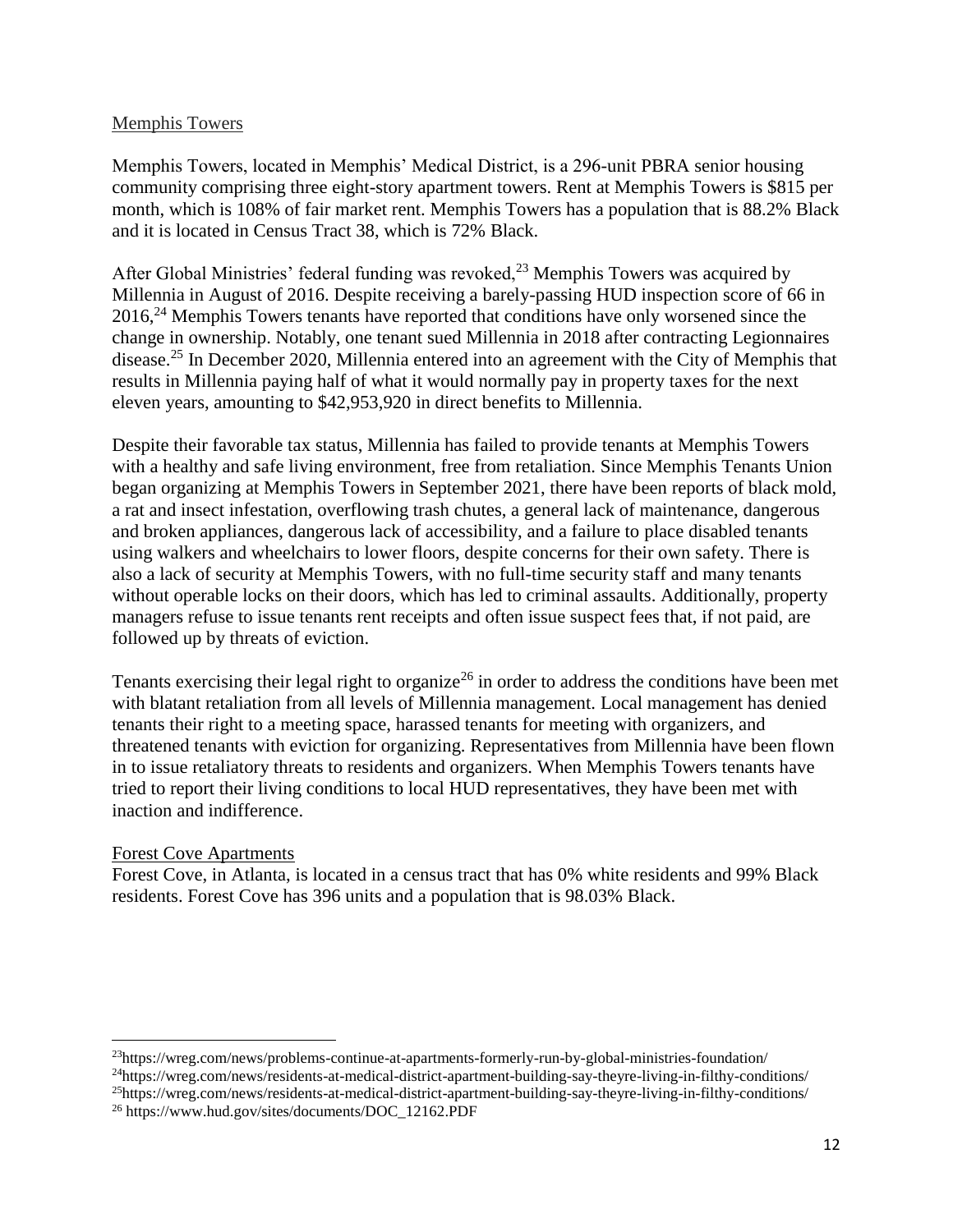

The Global Ministries Foundation bought the property in 2014 and according to news reports, Millennia began managing it in 2017.<sup>27</sup> While Millennia has been managing the property it has gone from 95% occupied to 60% occupancy.<sup>28</sup> A 2018 story described failing air conditioning, holes in the ceiling, leaky pipes and other issues.<sup>29</sup>

In 2021, Global Ministries announced that Millennia was acquiring Forest Cove as part of the purchase of Global Ministry's entire portfolio.<sup>30</sup> During the time that Millennia has managed the property, its REAC scores have remained failing. Reported maintenance issues include mold, leaks, rot, trash, with the property conditions described as "deplorable."<sup>31</sup> In February 2021,

<sup>&</sup>lt;sup>27</sup>Atlanta Civic Circle, "Long-Delayed sale, rehab of decaying Forest Cove Apartments on horizon," April 22, 2021. available at [https://atlantaciviccircle.org/2021/04/22/long-delayed-sale-rehab-of-decaying-forest-cove-apartments](https://atlantaciviccircle.org/2021/04/22/long-delayed-sale-rehab-of-decaying-forest-cove-apartments-on-horizon/)[on-horizon/](https://atlantaciviccircle.org/2021/04/22/long-delayed-sale-rehab-of-decaying-forest-cove-apartments-on-horizon/)

<sup>28</sup> Id.

 $^{29}$  WSB-TV, "Complex where baby grazed by bullet routinely fails HUD inspection, database shows," July 18, 2018, available at [https://www.wsbtv.com/news/local/atlanta/families-march-against-crime-poor-living-conditions](https://www.wsbtv.com/news/local/atlanta/families-march-against-crime-poor-living-conditions-after-baby-was-grazed-by-bullet/792626879/)[after-baby-was-grazed-by-bullet/792626879/](https://www.wsbtv.com/news/local/atlanta/families-march-against-crime-poor-living-conditions-after-baby-was-grazed-by-bullet/792626879/)

<sup>30</sup> Id.

<sup>&</sup>lt;sup>31</sup>Saporta Report, "Thomasville Heights residents tuck in deplorable apartments demand better, September 19, 2018, available at [https://saportareport.com/thomasville-heights-residents-stuck-in-deplorable-apartments-demand](https://saportareport.com/thomasville-heights-residents-stuck-in-deplorable-apartments-demand-better/columnists/maggie-lee/maggie/)[better/columnists/maggie-lee/maggie/](https://saportareport.com/thomasville-heights-residents-stuck-in-deplorable-apartments-demand-better/columnists/maggie-lee/maggie/)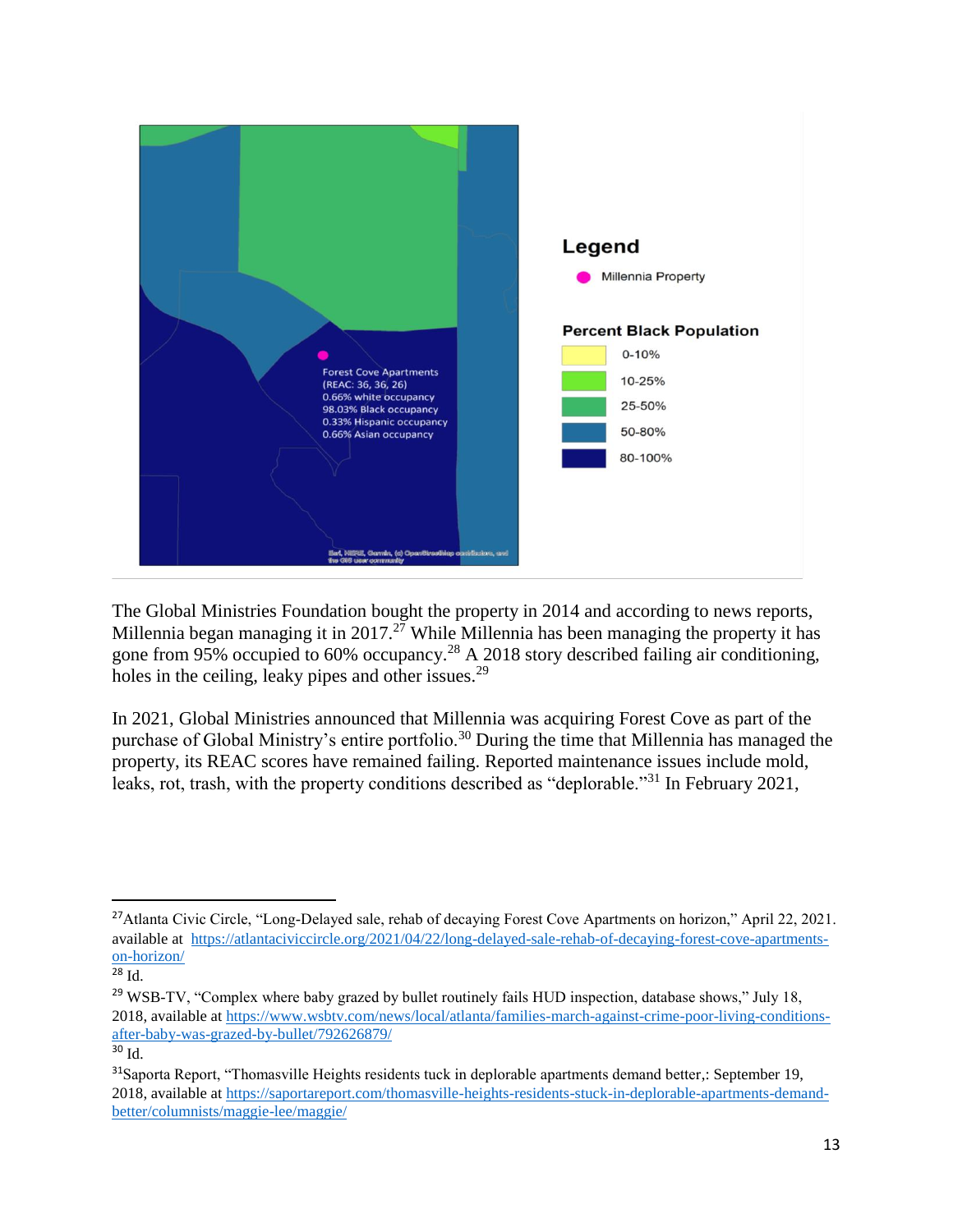residents described rats nesting in their stoves and longstanding problems with trash and maintenance.<sup>32</sup>



Residents of Forest Cove Apartments have been promised that they will be relocated with passthrough leases while renovation of the 50-year-old complex is completed. They have also been promised a right to return. Millennia claims it cannot pay for the relocation of the residents, despite the fact it is receiving nearly \$250,000 a month in Section 8 payments. Residents continue to live in slum conditions, with the property described as uninhabitable.<sup>33</sup> As of the date of this letter, renovations have still not begun and the city secured a condemnation order for the property in December 2021.

Millennia's problems in managing many of its properties are not isolated incidents and are unfortunately commonplace among larger PBRA owners. For example, a detailed analysis of PBRA properties in Houston, Texas and the nearby Woodlands suburb in 2019 showed significant race-based disparities and segregation connected with these properties.<sup>34</sup> Developments that were in majority white, non-Hispanic census tracts were uniformly in better condition than developments that were in high poverty census tracts with large concentrations of people of color. These developments have higher REAC scores, have better management, are better maintained, and are in safer neighborhoods with better access to jobs and amenities. The research uncovered the fact that developments in majority Black or Hispanic census tracts have low, sometimes failing REAC scores, are poorly maintained, often have hazardous conditions present, and are in neighborhoods that have suffered the worst effects of systemic racism and housing segregation.

<sup>32</sup> 11 Alive, Apartment residents fed up over 'deplorable' conditions, February 25, 2021, *available at* [https://www.11alive.com/article/news/local/forest-cove-apartments-atlanta-deplorable-conditions/85-d0865d00](https://www.11alive.com/article/news/local/forest-cove-apartments-atlanta-deplorable-conditions/85-d0865d00-ec18-4f01-9a83-59f2ef0712f2) [ec18-4f01-9a83-59f2ef0712f2](https://www.11alive.com/article/news/local/forest-cove-apartments-atlanta-deplorable-conditions/85-d0865d00-ec18-4f01-9a83-59f2ef0712f2)

<sup>&</sup>lt;sup>33</sup> Saporta Repost, "Long-delayed sale, rehab of decaying Forest Cove apartments on horizon, April 22, 2021, *available at* [https://saportareport.com/long-delayed-sale-rehab-of-decaying-forest-cove-apartments-on](https://saportareport.com/long-delayed-sale-rehab-of-decaying-forest-cove-apartments-on-horizon/atlanta-civic-circle/housing-affordability/seankeenan/)[horizon/atlanta-civic-circle/housing-affordability/seankeenan/](https://saportareport.com/long-delayed-sale-rehab-of-decaying-forest-cove-apartments-on-horizon/atlanta-civic-circle/housing-affordability/seankeenan/)

<sup>34</sup> Texas Housers, "Unsafe. Unsanitary. Unequal." (January 2020), *available at* <https://texashousers.org/2020/01/02/unsafe-unsanitary-unequal-blog/>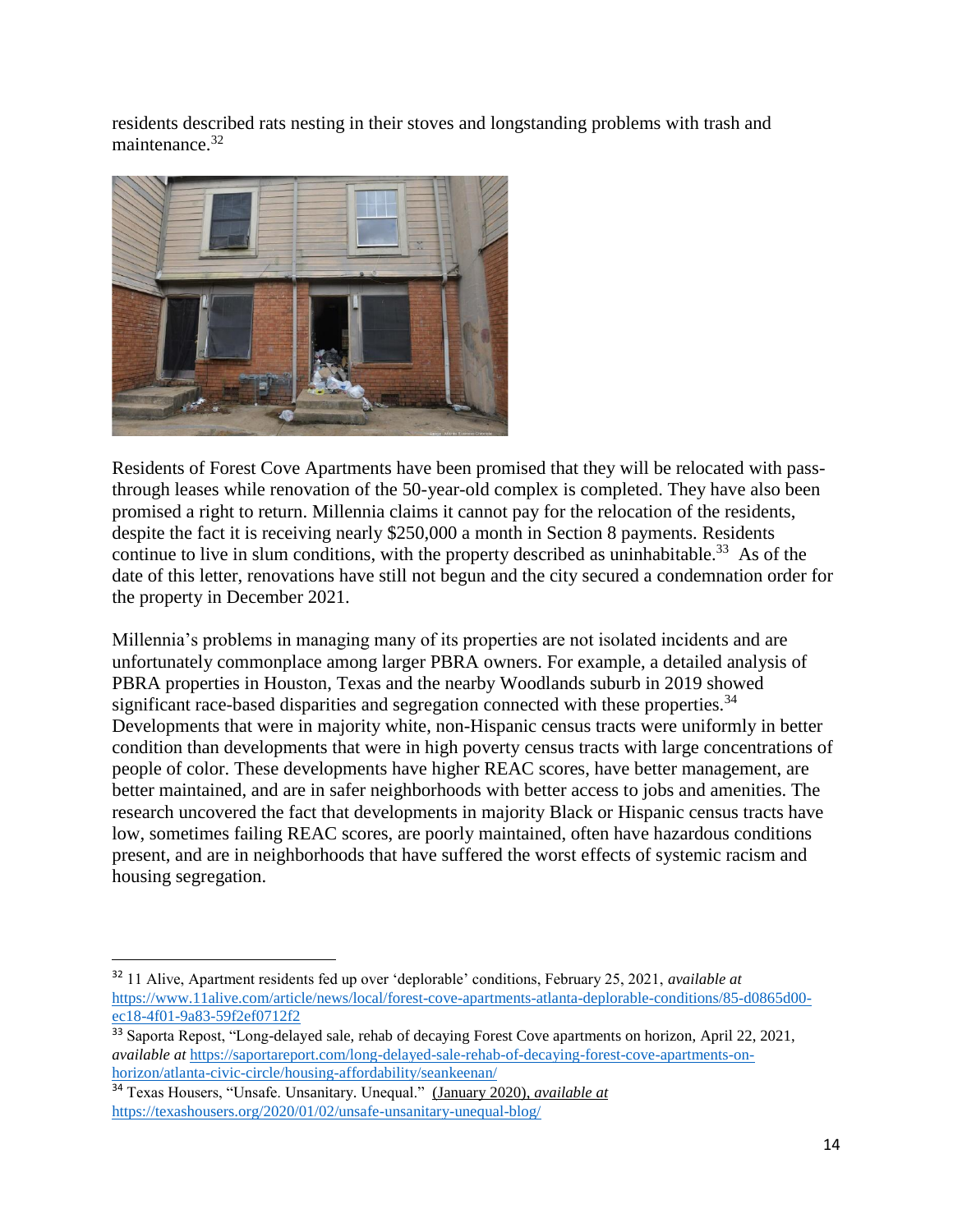## Call for HUD Action to Restore PBRA Tenant Health and Safety in PBRA Housing

HUD has had, for decades, options at its disposal to ensure that households in the PBRA program live in decent, safe, and sanitary housing, free from discrimination and poor conditions that disproportionately impact people of color.

This includes the options as noted in HUD Notice 2018-08, described above, which essentially recite HUD's longstanding menu of options to address problem properties and problem owners, which are also embedded within the Housing Assistance Payments contracts. These actions have not been taken by HUD at any of the properties referenced above and tenants continue to suffer challenges to their health and safety without HUD action.

HUD's failure to more globally monitor performance in its PBRA portfolio to identify and redress these problem properties and owners violates its responsibilities at the most fundamental level. We seek change at the national level that requires your leadership to undo the consequences of HUD's failures with PBRA properties and give the families who live in these projects a decent, safe, and affordable home.

We request a response and meeting within 30 days from the date of this letter and offer our assistance to provide additional input and support for initiation of significant change. For more information please contact Bridgett Simmons at (415) 432-5709.

Sincerely,

2 & 4 River Road Tenants Association 22nd Avenue Apartments – Cordoba Tenants Association c/o Shalonda Rivers, President Capital Varnia Tenants Chicago Housing Initiative Gabriel Towers Tenants Union GE Towers Tenants Housing Justice League Island Terrace Tenant Union Kansas City Tenants Union Mass Alliance of HUD Tenants Mechanicsville Senior Tenants Memphis Tenants Union Mercantile Wharf Tenants Metropolitan Tenants Organization National Housing Law Project National Low-Income Housing Coalition National Alliance of HUD Tenants Phelps House Tenants Association Public Avenue Tenant Association Tenant Association of City View Tenants Union of Washington State